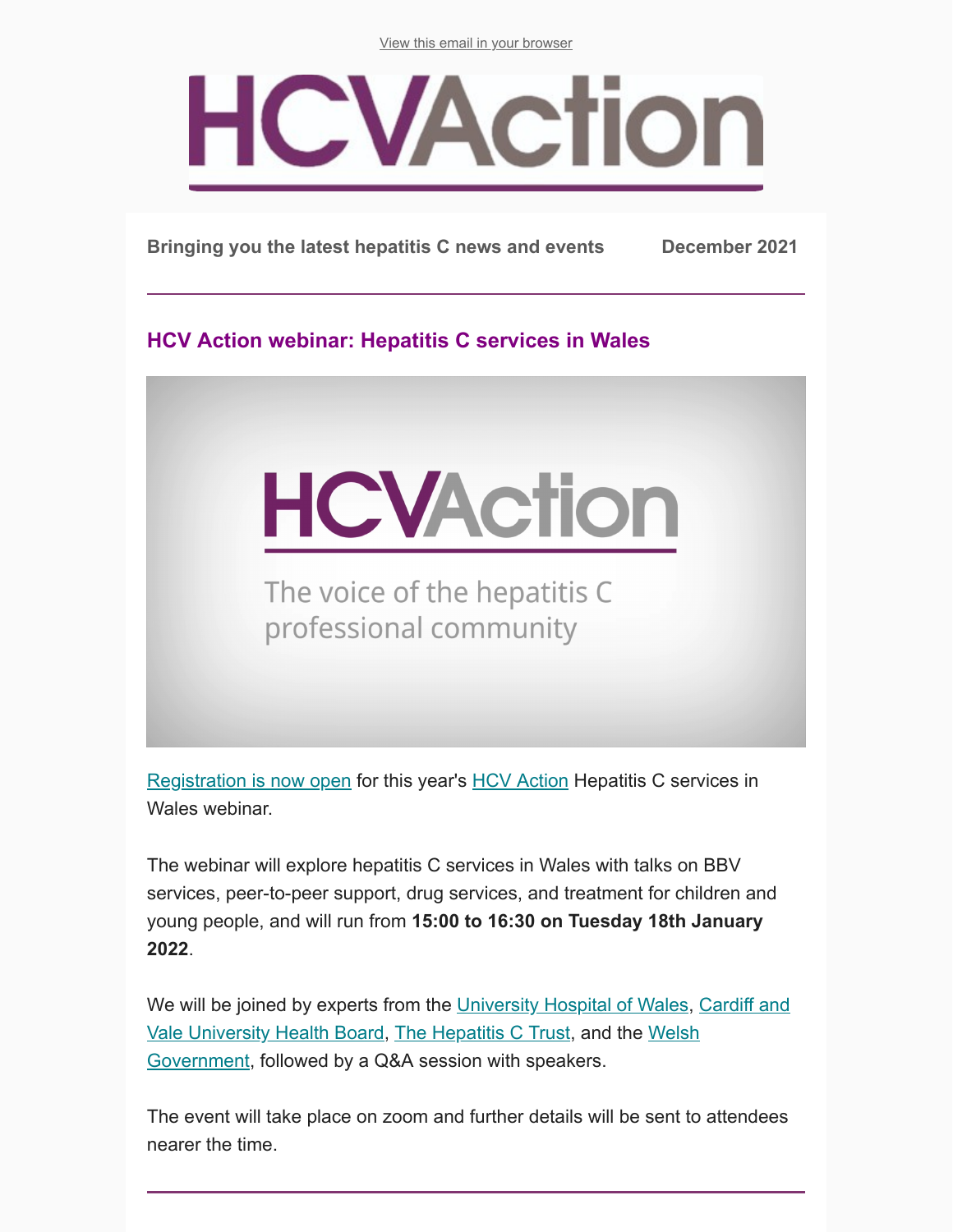**National Heptitis C ODN Stakeholder Webinar Series summary report**



**[HCV Action](http://hcvaction.org.uk/)'s National Hepatitis C ODN Stakeholder Webinar series took place** over the course of November 2021, bringing together ODN representatives and a range of partners and colleagues working on the hepatitis C elimination programme.

In addition to a half-day series of presentations, 'breakout' webinars were held on specific areas of hepatitis C care: hepatitis C in the criminal justice system; hepatitis C in community pharmacies; and hepatitis C reinfections & harm prevention.

Our **[summary report](http://hcvaction.org.uk/resource/national-hepatitis-c-odn-stakeholder-webinar-series-2021-summary-report)** gives a detailed breakdown of each webinar, with comprehensive overviews of each presentation. Recordings of the webinars are also available on our [YouTube](https://www.youtube.com/channel/UCb0L_Sm8JS3Uik18B4myO9Q).

## **News and reports**

\* Bereaved spouses and partners of those who were infected with HIV or Hepatitis C as a result of treatment with NHS blood or blood products in the 1970's or 1980's are being urged to come forward and register with EIBSS before 1 April 2022 if they have not already done so to claim support payments, following an *update to the scheme*.

\* New treatment from [NHS](https://www.nhs.uk/) staff is having a 'life-changing' impact on homeless people in North East Wales living with the hepatitis C virus. By taking their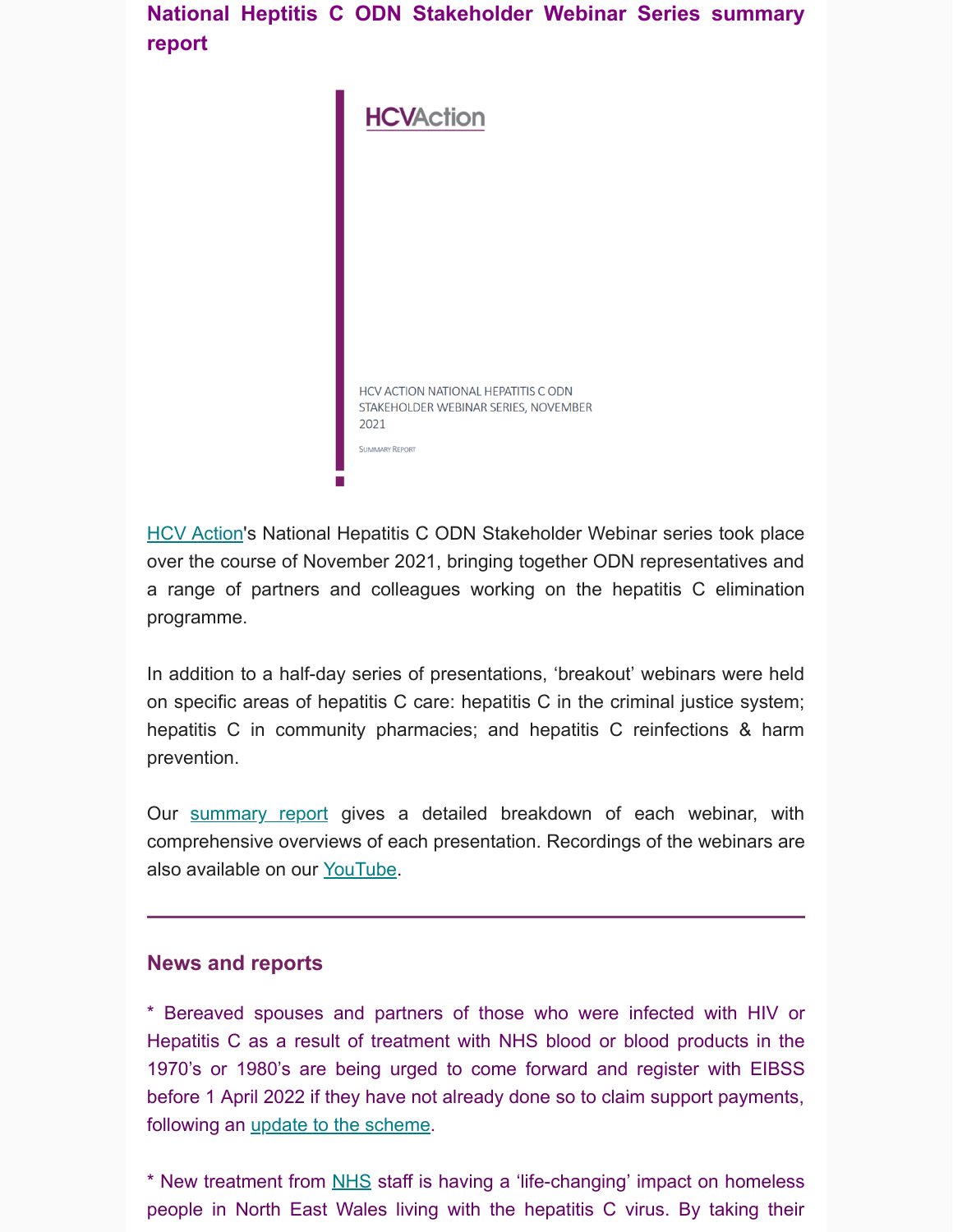services to homeless people, the team have reduced the time it takes to diagnose and begin treatment from over six months, to just two weeks. Read more [here](https://www.leaderlive.co.uk/news/19766928.life-changing-treatment-homeless-people-hepatitis-c).

\* A simplified, rapid treatment model for hepatitis C virus improved cure rates and the cascade of care among young people who inject drugs, according to a recent [study.](https://www.healio.com/news/hepatology/20211202/rapid-treatment-model-improves-hcv-care-in-injection-drug-users)

\* Engineers at the [University of Glasgow](https://www.gla.ac.uk/) have created an origami type lateral flow test that can diagnose hepatitis C with 98 per cent accuracy in around 30 minutes. The new test builds on previous work done by the Glasgow team where they used origami techniques to develop a rapid test for malaria that was trialled in Uganda. Read more about the test [here](https://www.theengineer.co.uk/origami-test-for-rapid-hepatitis-c-screening/).

\* Senior doctors, public health specialists, drug experts and health charities want the government to approve trials of "overdose prevention centres" (OPCs) to cut Britain's soaring toll of drug deaths. Supporters of the idea say that while letting users consume hard drugs in safe places, watched over by nurses and doctors, is controversial, it reduces fatalities and drug-related crime. Read more [here](https://www.theguardian.com/politics/2021/dec/12/overdose-prevention-centres-will-save-lives-say-uk-senior-doctors).

## **Share good practice**

If you would like your service to be featured as a good practice case study on the HCV Action website, have any news to share with colleagues, or would be interested in being an **[HCV Action Ambassador](http://hcvaction.org.uk/hcv-action-ambassador-network)**, please send an email to [hcvaction@hepctrust.org.uk](mailto:hcvaction@hepctrust.org.uk).



*HCV Action is co-funded by AbbVie, Gilead, and MSD. The Hepatitis C Trust provides secretariat support to HCV Action.*

Please encourage colleagues to join HCV Action for free hepatitis C related updates and tools by emailing their full contact details to **[hcvaction@hepctrust.org.uk](mailto:hcvaction@hepctrust.org.uk)**.

> Want to change how you receive these emails? You can [update your preferences](https://hcvaction.us12.list-manage.com/profile?u=b3061589d4a2e4790a1667a40&id=98931119cf&e=283adaad80) or [unsubscribe from this list.](https://hcvaction.us12.list-manage.com/unsubscribe?u=b3061589d4a2e4790a1667a40&id=98931119cf&e=283adaad80&c=b0a6c55a36)